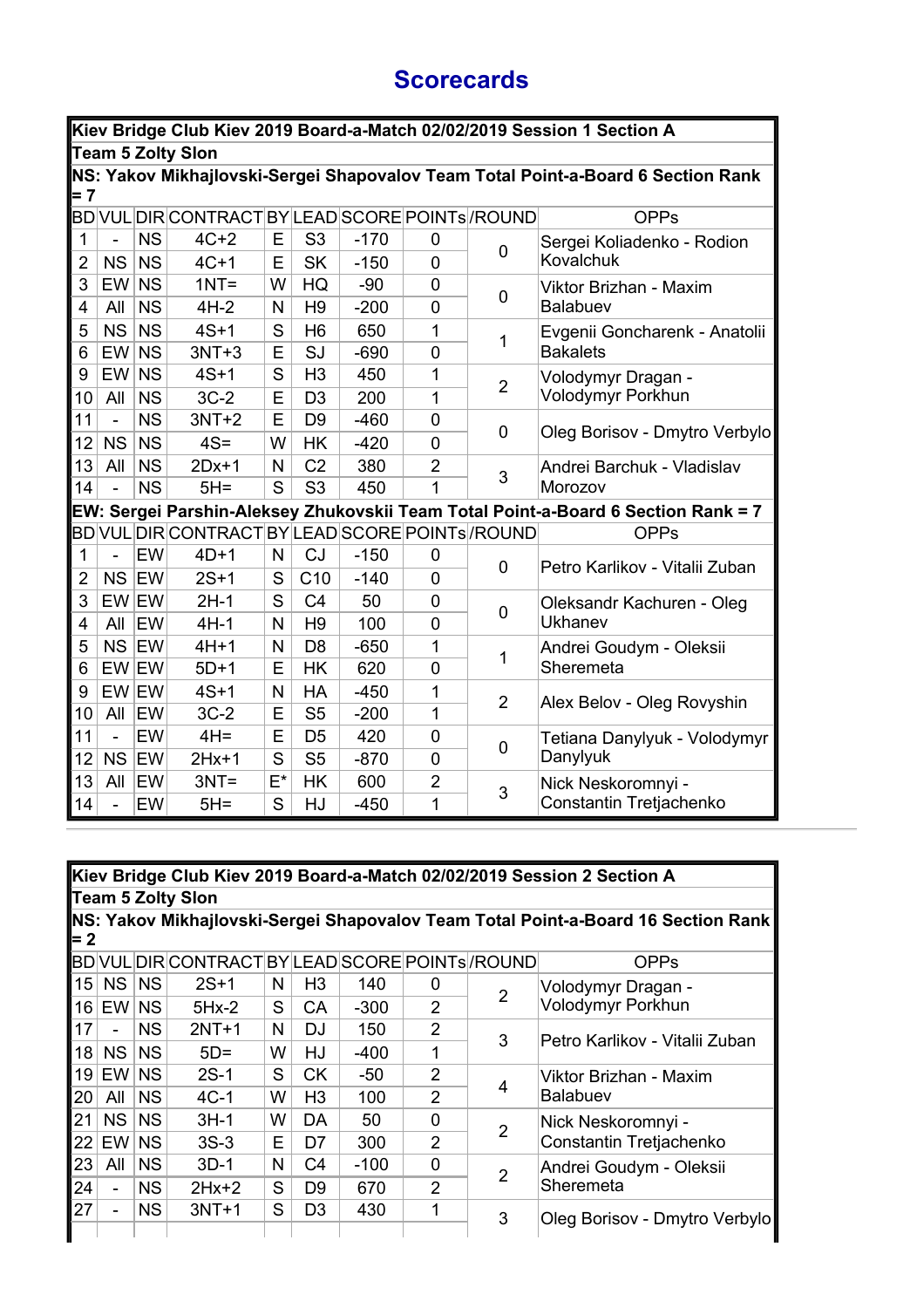| 28 | NS        | <b>NS</b> | $3S =$                                           | N     | DJ.            | 140    | $\overline{2}$ |                |                                                                                    |
|----|-----------|-----------|--------------------------------------------------|-------|----------------|--------|----------------|----------------|------------------------------------------------------------------------------------|
|    |           |           |                                                  |       |                |        |                |                | EW: Sergei Parshin-Aleksey Zhukovskii Team Total Point-a-Board 16 Section Rank = 2 |
|    |           |           | BD VUL DIR CONTRACT BY LEAD SCORE POINTS / ROUND |       |                |        |                |                | <b>OPPs</b>                                                                        |
| 15 | NS EW     |           | $4S =$                                           | N     | C7             | $-620$ | 0              | 2              | Alex Belov - Oleg Rovyshin                                                         |
| 16 | EW EW     |           | $5Hx-3$                                          | S     | <b>CA</b>      | 500    | $\overline{2}$ |                |                                                                                    |
| 17 | ÷.        | EW        | $3NT-2$                                          | N     | DA             | 100    | $\overline{2}$ | 3              | Sergei Koliadenko - Rodion                                                         |
| 18 | NS EW     |           | $5C =$                                           | E     | <b>HA</b>      | 400    | 1              |                | Kovalchuk                                                                          |
| 19 | EW EW     |           | $1NT-2$                                          | S     | <b>CK</b>      | 100    | $\overline{2}$ |                | Oleksandr Kachuren - Oleg                                                          |
| 20 |           | AII EW    | $2NT-1$                                          | S     | C <sub>7</sub> | 100    | $\overline{2}$ | 4              | Ukhanev                                                                            |
| 21 | NS EW     |           | $2D+3$                                           | S     | C <sub>9</sub> | $-150$ | 0              | $\overline{2}$ | Andrei Barchuk - Vladislav                                                         |
| 22 | EW EW     |           | $3C+2$                                           | N     | <b>SA</b>      | $-150$ | $\overline{2}$ |                | Morozov                                                                            |
| 23 | All       | EW        | $1NT-3$                                          | $E^*$ | <b>HJ</b>      | $-300$ | $\mathbf 0$    | 2              | Evgenii Goncharenk - Anatolii                                                      |
| 24 |           | EW        | $4Hx-3$                                          | S     | S <sub>4</sub> | 500    | 2              |                | <b>Bakalets</b>                                                                    |
| 27 | ÷.        | EW        | $3NT+1$                                          | S     | H <sub>5</sub> | -430   | 1              | 3              | Tetiana Danylyuk - Volodymyr                                                       |
| 28 | <b>NS</b> | EW        | $3C+1$                                           | E     | H <sub>2</sub> | 130    | $\overline{2}$ |                | Danylyuk                                                                           |

|                |                |           |                                                  |   |                 |         |                |                | Kiev Bridge Club Kiev 2019 Board-a-Match 02/02/2019 Session 3 Section A           |
|----------------|----------------|-----------|--------------------------------------------------|---|-----------------|---------|----------------|----------------|-----------------------------------------------------------------------------------|
|                |                |           | <b>Team 5 Zolty Slon</b>                         |   |                 |         |                |                |                                                                                   |
|                |                |           |                                                  |   |                 |         |                |                | NS: Yakov Mikhajlovski-Sergei Shapovalov Team Total Point-a-Board 9 Section Rank  |
| $= 5$          |                |           |                                                  |   |                 |         |                |                |                                                                                   |
|                |                |           | BD VUL DIR CONTRACT BY LEAD SCORE POINTs /ROUND  |   |                 |         |                |                | <b>OPPs</b>                                                                       |
| $\mathbf{1}$   | ÷,             | <b>NS</b> | $3C =$                                           | S | <b>DJ</b>       | 110     | $\overline{2}$ | 4              | Oleksandr Kachuren - Oleg                                                         |
| $\overline{2}$ | <b>NS</b>      | <b>NS</b> | $6Hx-1$                                          | N | CA              | $-200$  | $\overline{2}$ |                | Ukhanev                                                                           |
| 3              | <b>EW</b>      | <b>NS</b> | $4S+2$                                           | S | C <sub>8</sub>  | 480     | $\mathbf 0$    | 0              | Volodymyr Dragan -                                                                |
| 4              | All            | <b>NS</b> | $2Dx-2$                                          | E | <b>CK</b>       | 500     | $\overline{0}$ |                | Volodymyr Porkhun                                                                 |
| 5              | <b>NS</b>      | <b>NS</b> | $3D+2$                                           | N | CA              | 150     | $\overline{2}$ | $\overline{2}$ | Oleg Borisov - Dmytro Verbylo                                                     |
| 6              | EW             | <b>NS</b> | $3NT =$                                          | S | H <sub>8</sub>  | 400     | $\overline{0}$ |                |                                                                                   |
| 7              | All            | <b>NS</b> | $3NT+2$                                          | W | D <sub>9</sub>  | $-660$  | $\overline{0}$ | 0              | Petro Karlikov - Vitalii Zuban                                                    |
| 8              | $\overline{a}$ | <b>NS</b> | $4Sx-4$                                          | N | H <sub>3</sub>  | $-800$  | $\overline{0}$ |                |                                                                                   |
| 9              | EW             | <b>NS</b> | $6H =$                                           | E | <b>CK</b>       | $-1430$ | $\overline{0}$ | 0              | Nick Neskoromnyi -                                                                |
| 10             | All            | <b>NS</b> | $3H+1$                                           | N | D7              | 170     | $\Omega$       |                | Constantin Tretjachenko                                                           |
| 13             | All            | <b>NS</b> | $2D =$                                           | N | S <sub>3</sub>  | 90      | $\overline{2}$ | 3              | Evgenii Goncharenk - Anatolii                                                     |
| 14             |                | <b>NS</b> | $4S =$                                           | E | DA              | $-420$  | 1              |                | <b>Bakalets</b>                                                                   |
|                |                |           |                                                  |   |                 |         |                |                | EW: Sergei Parshin-Aleksey Zhukovskii Team Total Point-a-Board 9 Section Rank = 5 |
|                |                |           | BD VUL DIR CONTRACT BY LEAD SCORE POINTS / ROUND |   |                 |         |                |                | <b>OPPs</b>                                                                       |
| 1              | ÷,             | EW        | $2H+1$                                           | E | C10             | 140     | $\overline{2}$ | 4              | Viktor Brizhan - Maxim                                                            |
| $\overline{2}$ | NS             | EW        | $3NT =$                                          | W | D <sub>10</sub> | 400     | $\overline{2}$ |                | Balabuev                                                                          |
| 3              | EW EW          |           | $3NT+3$                                          | N | <b>CJ</b>       | $-490$  | $\overline{0}$ | 0              | Alex Belov - Oleg Rovyshin                                                        |
| 4              | All            | EW        | $3NTx+1$                                         | N | H <sub>6</sub>  | $-950$  | $\overline{0}$ |                |                                                                                   |
| 5              | NS             | EW        | $3H =$                                           | N | C <sub>5</sub>  | $-140$  | $\overline{2}$ | $\overline{2}$ | Tetiana Danylyuk - Volodymyr                                                      |
| 6              | EW EW          |           | $4Dx+1$                                          | S | C <sub>5</sub>  | $-610$  | $\overline{0}$ |                | Danylyuk                                                                          |
| 7              | All            | EW        | $3Hx =$                                          | S | <b>DK</b>       | $-730$  | $\overline{0}$ | 0              | Sergei Koliadenko - Rodion                                                        |
| 8              |                | EW        | $4Sx-3$                                          | S | HA              | 500     | 0              |                | Kovalchuk                                                                         |
| 9              | EW EW          |           | $4H+2$                                           | E | CA              | 680     | $\overline{0}$ | 0              | Andrei Barchuk - Vladislav                                                        |
| 10             | All            | EW        | $4H =$                                           | N | D <sub>7</sub>  | $-620$  | $\overline{0}$ |                | Morozov                                                                           |
| 13             | All            | EW        | $3D-1$                                           | N | S <sub>9</sub>  | 100     | $\overline{2}$ | 3              | Andrei Goudym - Oleksii                                                           |
| 14             |                | EW        | $4S =$                                           | E | <b>DK</b>       | 420     | 1              |                | Sheremeta                                                                         |

**Kiev Bridge Club Kiev 2019 Board-a-Match 02/02/2019 Session 4 Section A**